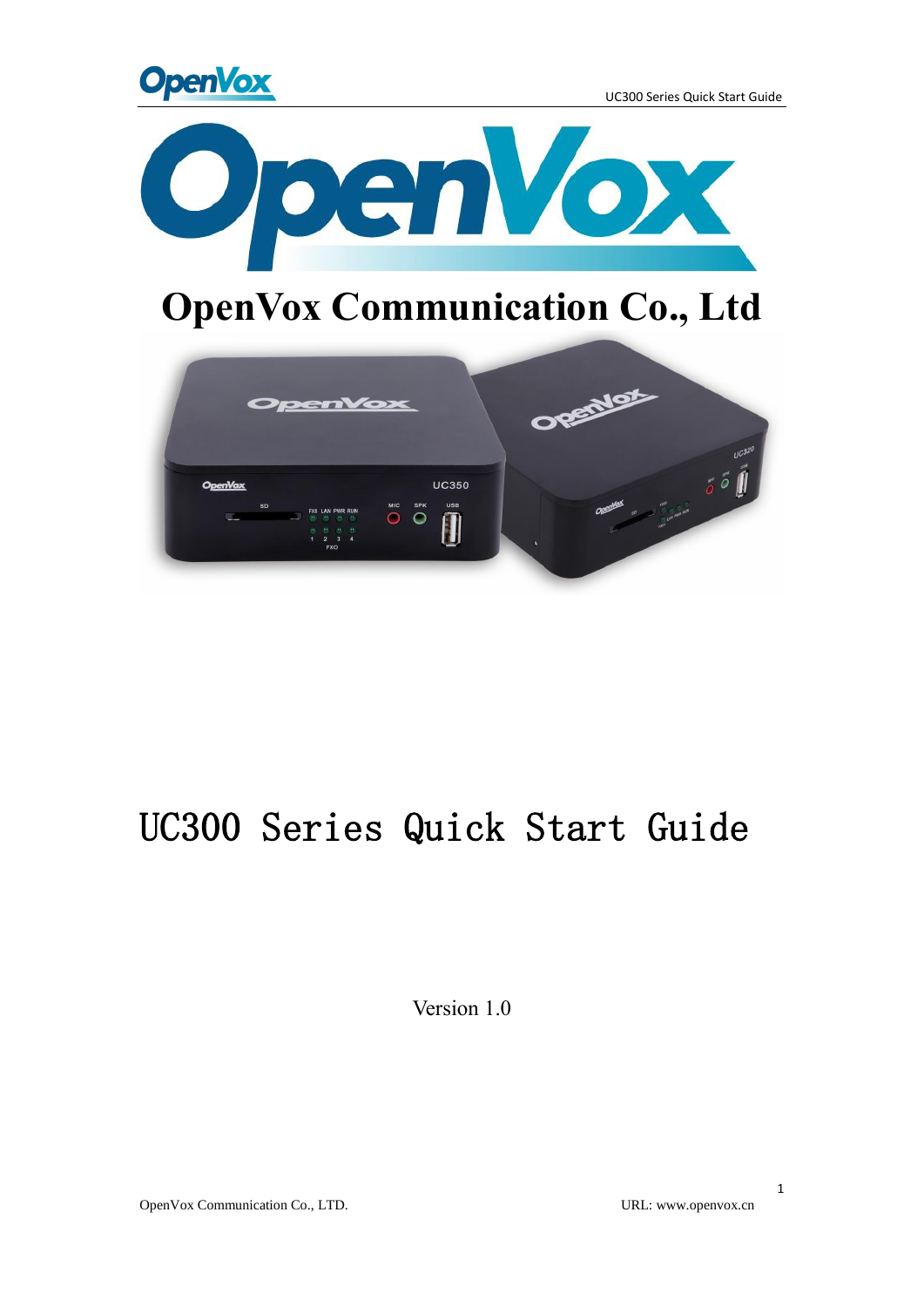



# **OpenVox Communication Co.,Ltd**

Address: Room 624, 6/F, Tsinghua Information Port, Book Building, Qingxiang Road, Longhua Street, Longhua District, Shenzhen, Guangdong, China 518109

Tel: +86-755-66630978, 82535461, 82535362

Business Contact: sales@openvox.cn

Technical Support: [support@openvox.cn](mailto:support@openvox.cn)

Business Hours: 09:00-18:00(GMT+8) from Monday to Friday

URL: www.openvox.cn

## *Thank You for Choosing OpenVox Products!*

2

OpenVox Communication Co., LTD. URL: www.openvox.cn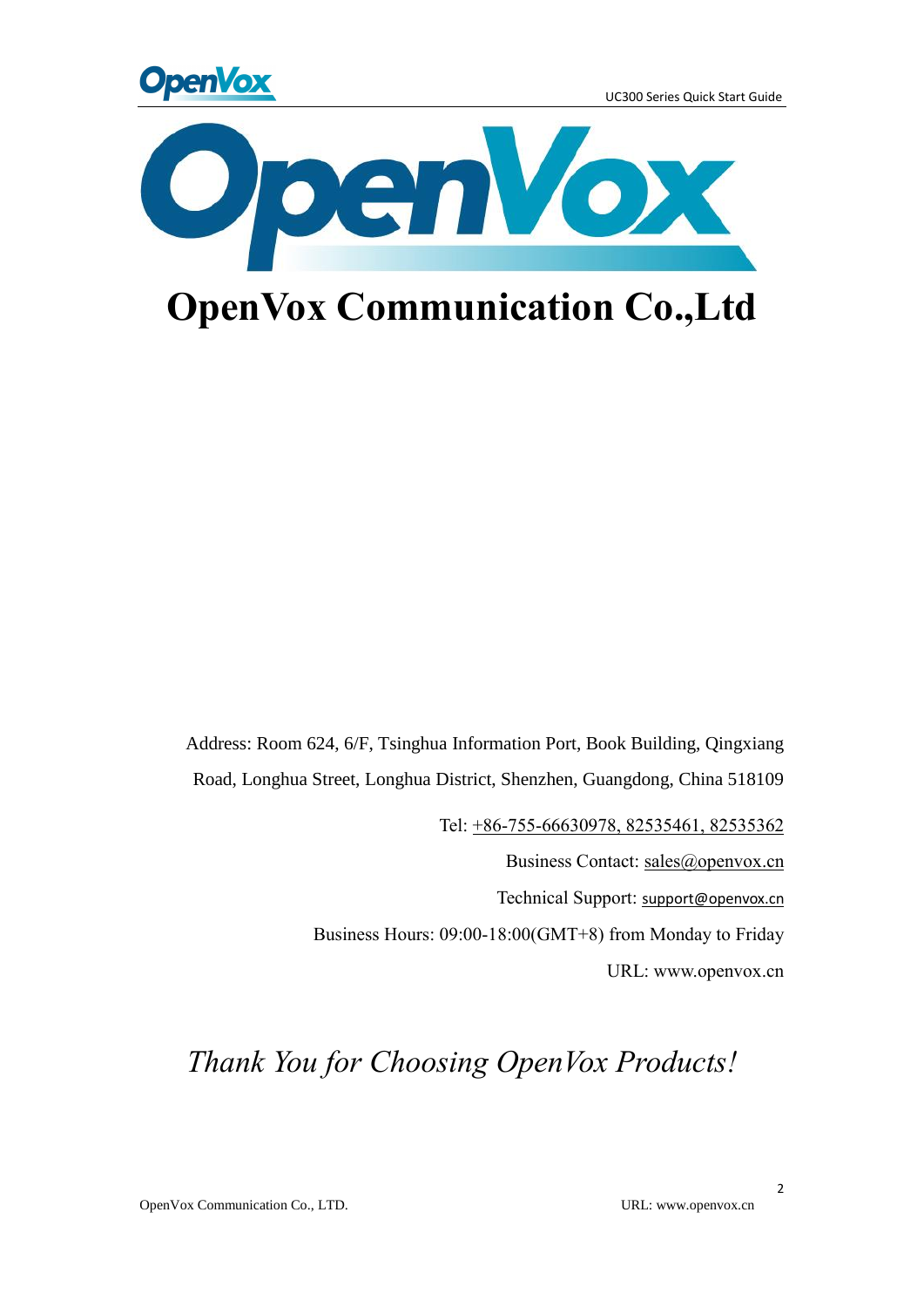

### **Copyright**

Copyright© 2016 OpenVox Inc. All rights reserved. No part of this document may be reproduced without prior written permission.

### **Confidentiality**

Information contained herein is of a highly sensitive nature and is confidential and proprietary to OpenVox Inc. No part may be distributed, reproduced or disclosed orally or in written form to any party other than the direct recipients without the express written consent of OpenVox Inc.

### **Disclaimer**

OpenVox Inc. reserves the right to modify the design, characteristics, and products at any time without notification or obligation and shall not be held liable for any error or damage of any kind resulting from the use of this document.

OpenVox has made every effort to ensure that the information contained in this document is accurate and complete; however, the contents of this document are subject to revision without notice. Please contact OpenVox to ensure you have the latest version of this document.

### **Trademarks**

All other trademarks mentioned in this document are the property of their respective owners.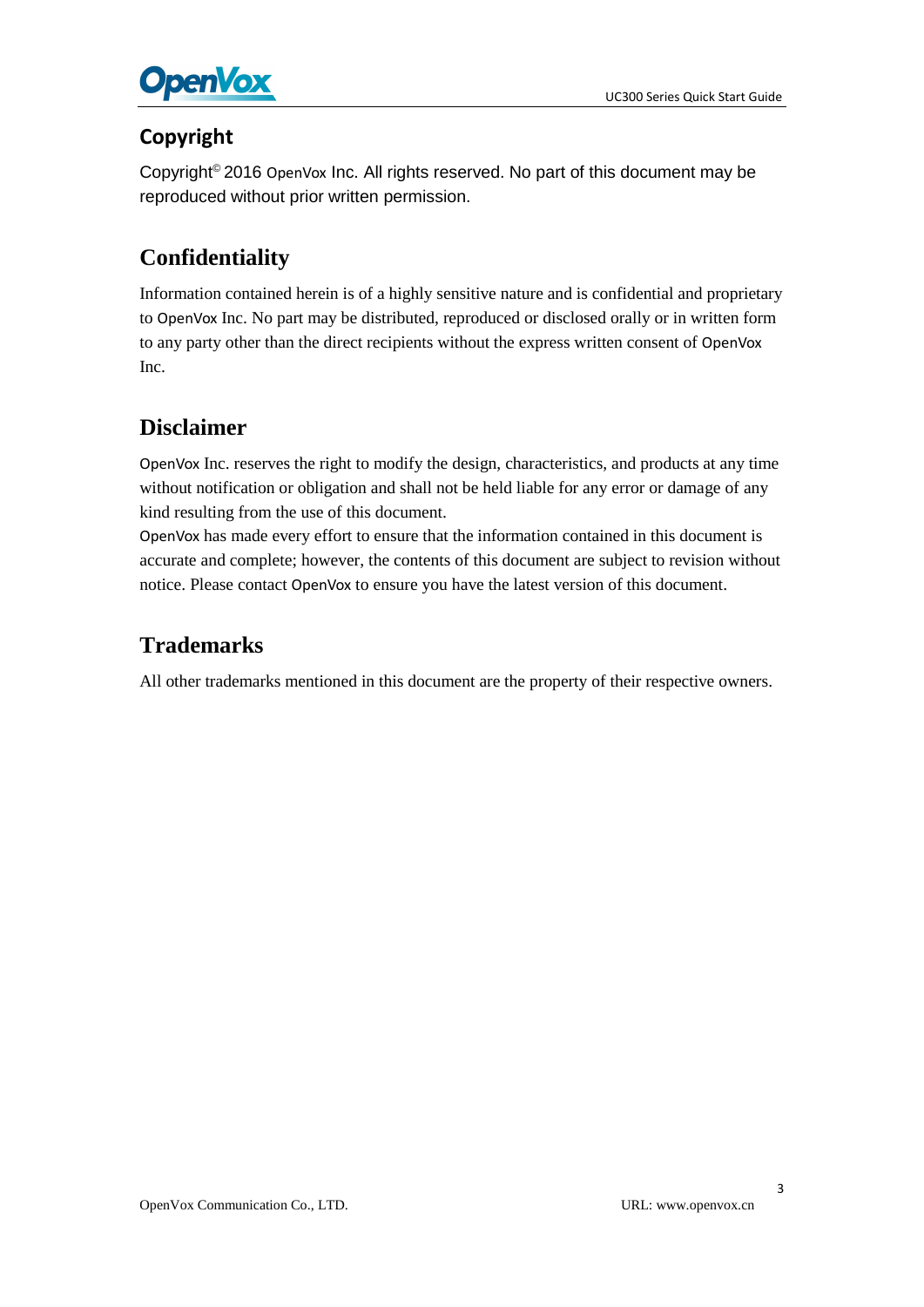

### Contents

| $\mathbf{1}$ . |  |
|----------------|--|
|                |  |
|                |  |
|                |  |
|                |  |
|                |  |
|                |  |
|                |  |
|                |  |
|                |  |
|                |  |
|                |  |
|                |  |
|                |  |
|                |  |
|                |  |
| 1)             |  |
| 2)             |  |
| 3)             |  |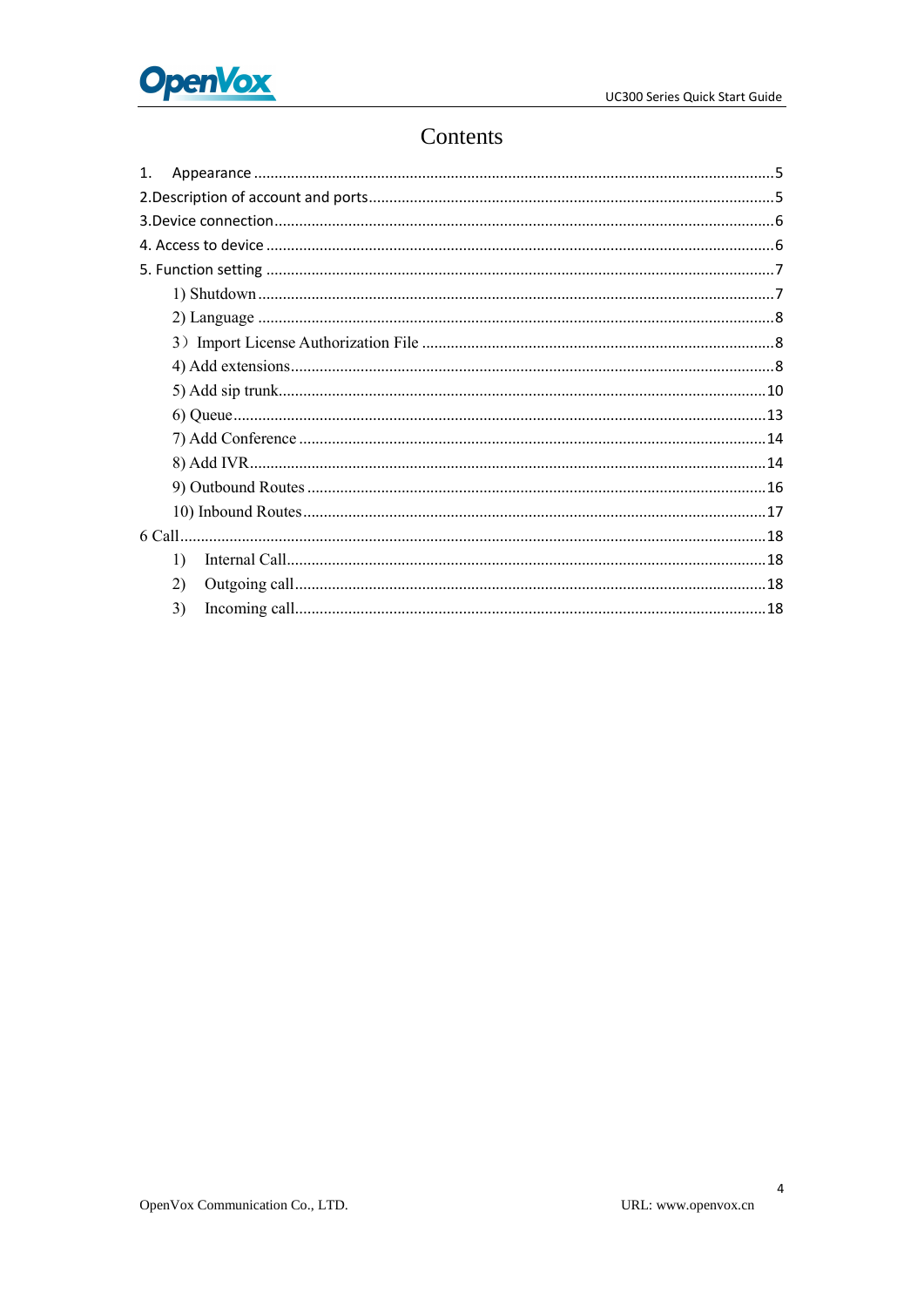

## <span id="page-4-0"></span>**1.Appearance**



**Figure 1-1 UC300-A11EM1 front panel**



**Figure 1-2 UC300-A11EM1 back panel**



**Figure 1-1 UC300-A41EM1 front panel**



**Figure 1-2 UC300-A41EM1 back panel**

# <span id="page-4-1"></span>**2.Description of account and ports**

Website login Default IP: 172.16.101.1 Username: admin Password: admin

Sip account (10 accounts) Username: 101~110

OpenVox Communication Co., LTD. URL: www.openvox.cn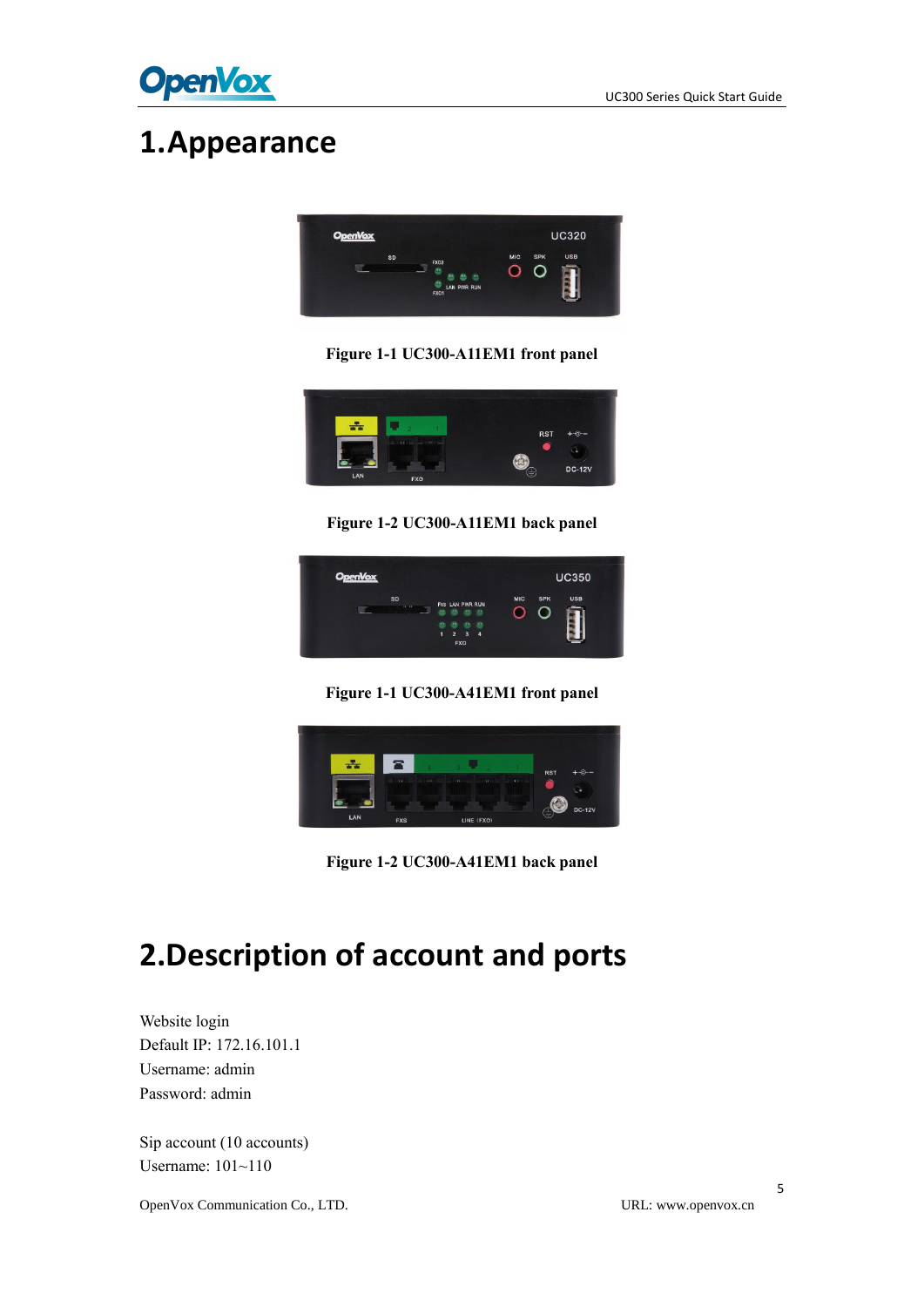



#### Password: pbx101~pbx110

UC300-A41EM port fxs: port5 connects to analog telephony fxo: port1~port4 connect to outside telephone connection

## <span id="page-5-0"></span>**3.Device connection**

FXS port connects to analog telephony, FXO connects to outside telephone connection.

## <span id="page-5-1"></span>**4. Access to device**

- Log in to the Web GUI
- **Step 1** Use a CAT5 cable to connect the device to the local network where the PC is connected, or connect the device directly to the PC.
- **Step 2** Dial "\*\*89" to obtain device IP address by an analog telephone, the device defaults to a fixed IP address: 172.16.101.1
- **Step 3** Make sure that the PC and the device are on the same network segment.
- **Step 4** Enter the device IP address in the browser address bar (e.g. 192.168.2.218);
- **Step 5** You can enter the login interface for device configuration by selecting your role and entering a password on the login interface. The default administrator password is admin.
- Getting Started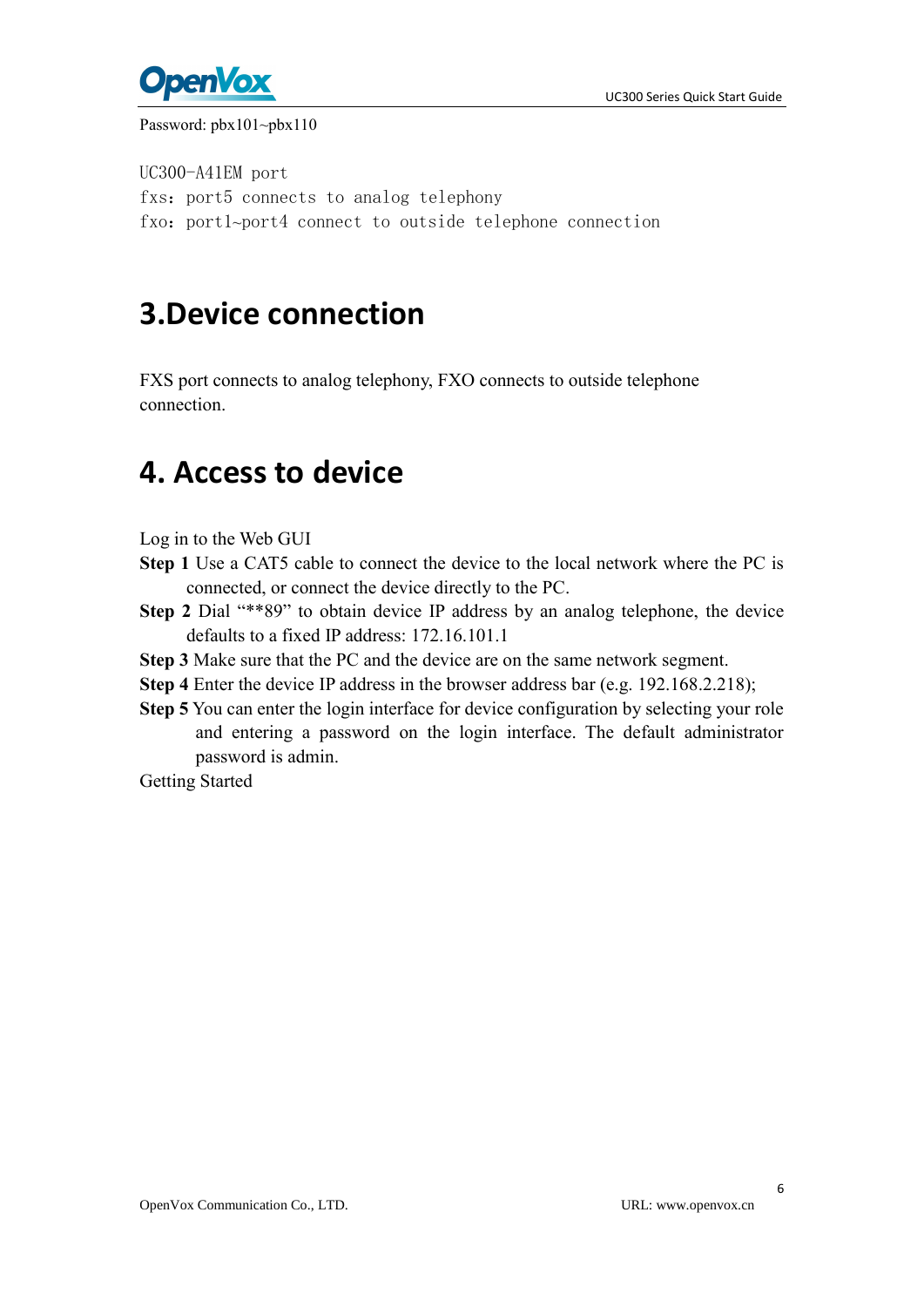

| OpenVox                                       |  |
|-----------------------------------------------|--|
| admin                                         |  |
| <br>日提交                                       |  |
|                                               |  |
| Copyright © 2016 OpenVox All Rights Reserved. |  |
|                                               |  |

**Figure 4-1 Login interface**

Type in the default username: admin, and default password: admin to login.

## <span id="page-6-0"></span>**5. Function setting**

### <span id="page-6-1"></span>**1) Shutdown**

This option allows for the shutdown and rebooting of the IP-PBX series. Upon choosing whichever of the two options, you will be prompted to confirm the action. Navigate to **System > Shutdown**



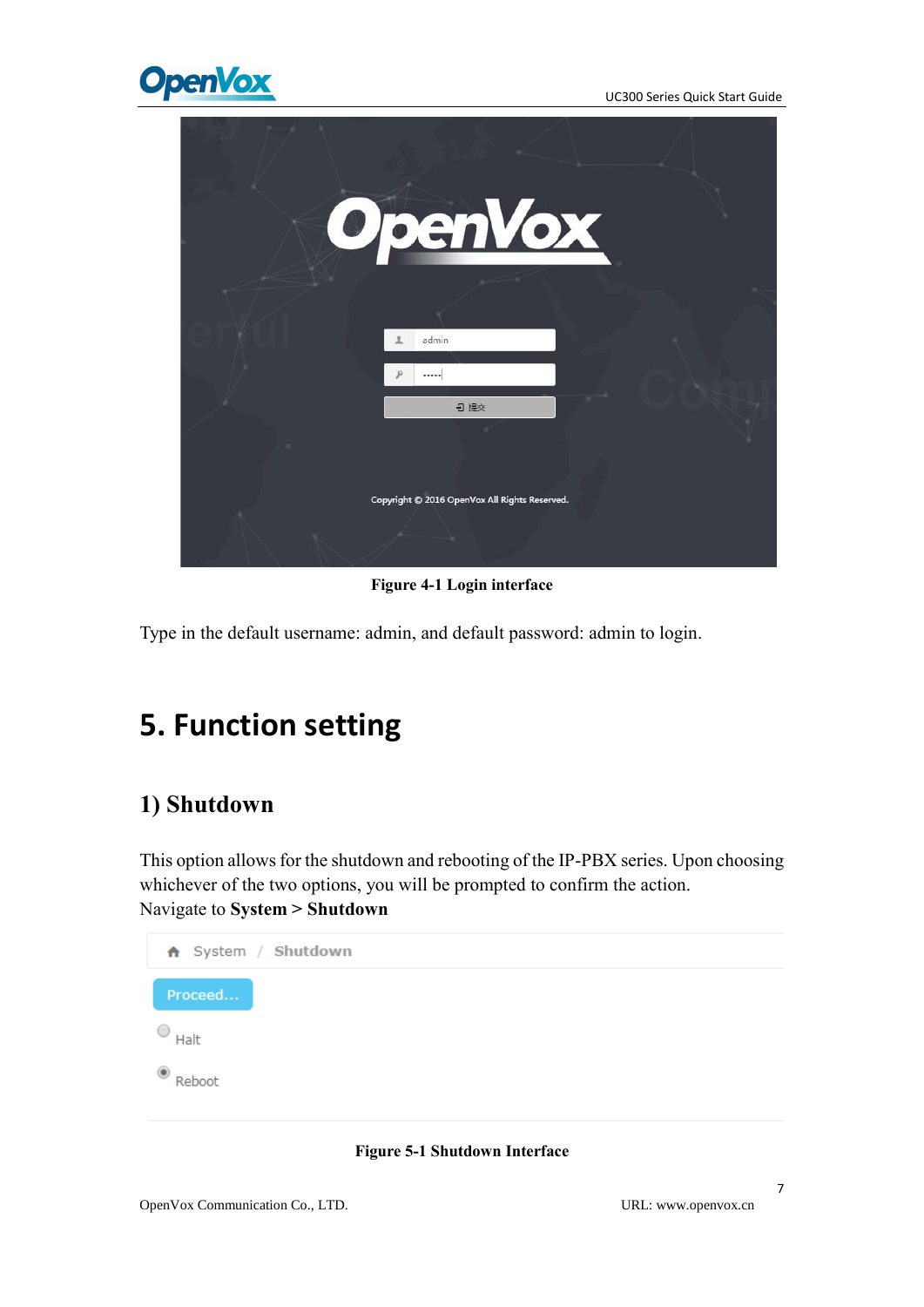

### <span id="page-7-0"></span>**2) Language**

The option "Language" of the Menu "Preferences" in UC300 lets us configure the language for the UC300 Web Interface.

| A System / Preferences / Language                          |                 |        |
|------------------------------------------------------------|-----------------|--------|
| • Select<br>English (en) $\blacktriangledown$<br>language: | Save            |        |
| • Download<br>Language                                     | Download        |        |
| • Delete<br>Language                                       | Delete          |        |
| • Upload Language                                          | 选择文件<br>未选择任何文件 | Upload |

**Figure 5-2 Language setting**

### <span id="page-7-1"></span>**3**)**Import License Authorization File**

UC300 default license to support the sip extensions are 30, for more sip extensions, please contact OpenVox sales personnel  $(sales@openvox.cn)$  $(sales@openvox.cn)$  $(sales@openvox.cn)$  to buy license.

| $\bigwedge$ System / Licenses              |                 |               |
|--------------------------------------------|-----------------|---------------|
| • Current Licenses<br><b>Informations:</b> |                 |               |
| <b>Licenses UID:</b>                       | a0980502a004    |               |
| <b>Max SIP Number:</b>                     | 30              |               |
| <b>Max TAX Number:</b>                     |                 |               |
| <b>Max Connected Number:</b>               |                 |               |
| • Upload Licenses                          | 选择文件<br>未选择任何文件 | <b>Upload</b> |

**Figure 5-3 Language setting**

### <span id="page-7-2"></span>**4) Add extensions**

By default, UC300 has registered 10 sip extensions, you can use sip phone to register directly. Username: 101~110

OpenVox Communication Co., LTD. URL: www.openvox.cn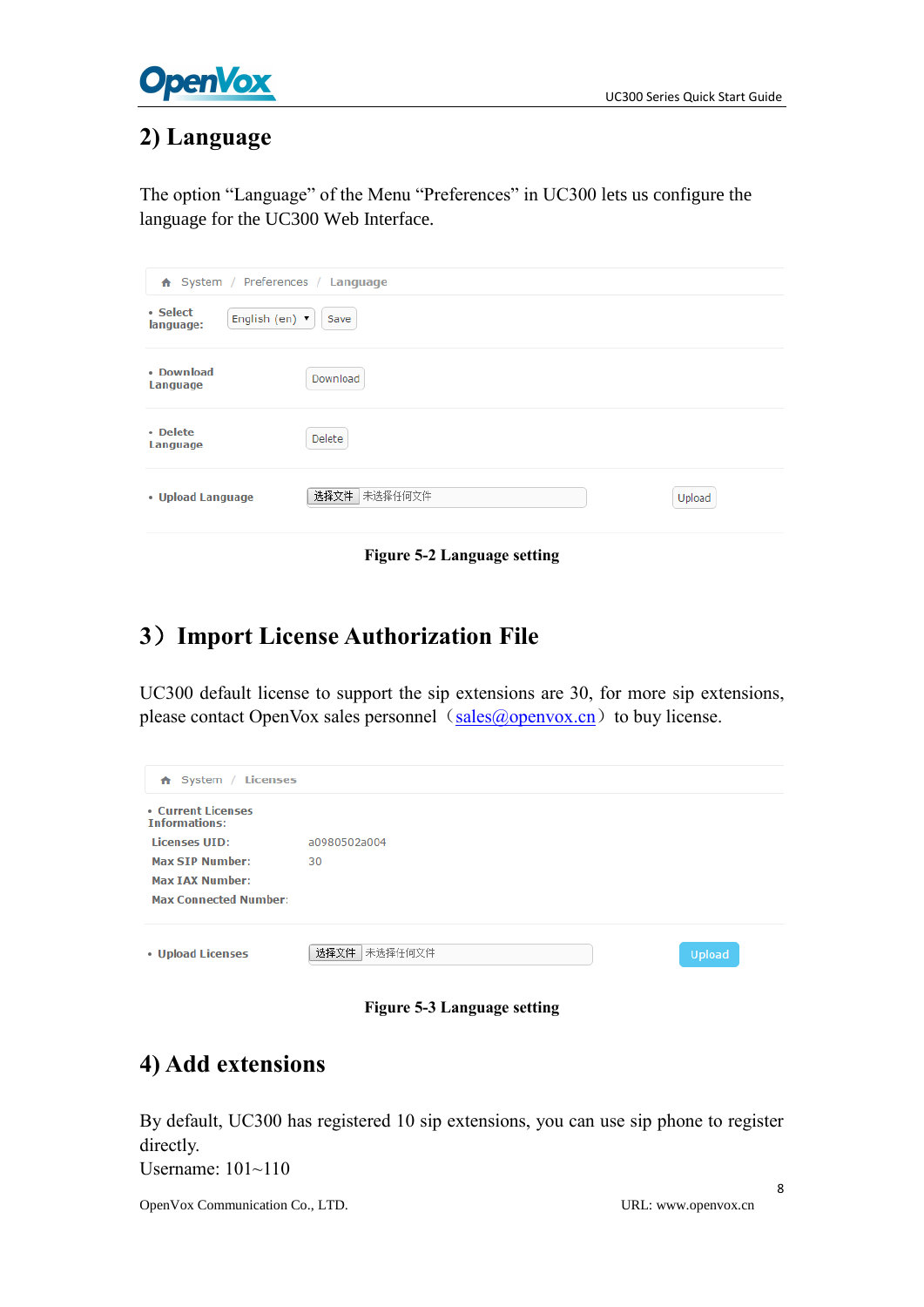

#### Password: pbx101~pbx110

For instance, add DAHDI extensions(222) to the FXS port, navigate to **PBX>PBX configuration > extensions**, click "Add extension", choose Generic DAHDI Device in the Device, then click "submint".

| <b>PBX Configuration</b><br><b>PBX</b><br>÷.         |                                                                                                                                                                                                                                   |                         |
|------------------------------------------------------|-----------------------------------------------------------------------------------------------------------------------------------------------------------------------------------------------------------------------------------|-------------------------|
| <b>Basic</b><br><b>Extensions</b>                    |                                                                                                                                                                                                                                   |                         |
| Feature Codes<br>Outbound Routes                     | Add an Extension                                                                                                                                                                                                                  | <b>Add Extension</b>    |
| <b>Trunks</b>                                        | Please select your Device below then click Submit                                                                                                                                                                                 | 101 < 101<br>102 < 102  |
| <b>Inbound Call Control</b><br><b>Inbound Routes</b> | - Device                                                                                                                                                                                                                          | 103 < 103               |
| <b>DAHDI Channel DIDs</b><br>Announcements           | 105 < 105<br>Generic DAHDi Device<br>Device<br>106 < 106<br>107 < 107<br>Submit.<br>108 < 108<br>109 < 109<br>Can not add more SIP device because of the limit of licenses.<br>The Max, number of authenticated SIP devices is 30 | 104 < 104               |
| <b>Blacklist</b><br>CallerID Lookup Sources          |                                                                                                                                                                                                                                   |                         |
| Call Flow Control                                    |                                                                                                                                                                                                                                   |                         |
| Follow Me<br><b>IVR</b>                              |                                                                                                                                                                                                                                   |                         |
| <b>Oueue Priorities</b>                              |                                                                                                                                                                                                                                   | 110 < 110<br>111 < 1115 |

**Figure 5-4 add an extension setting**

The configurations interface as bellow: Outbound CID: 200 User extension: 200 Display Name: fxs Channel : 5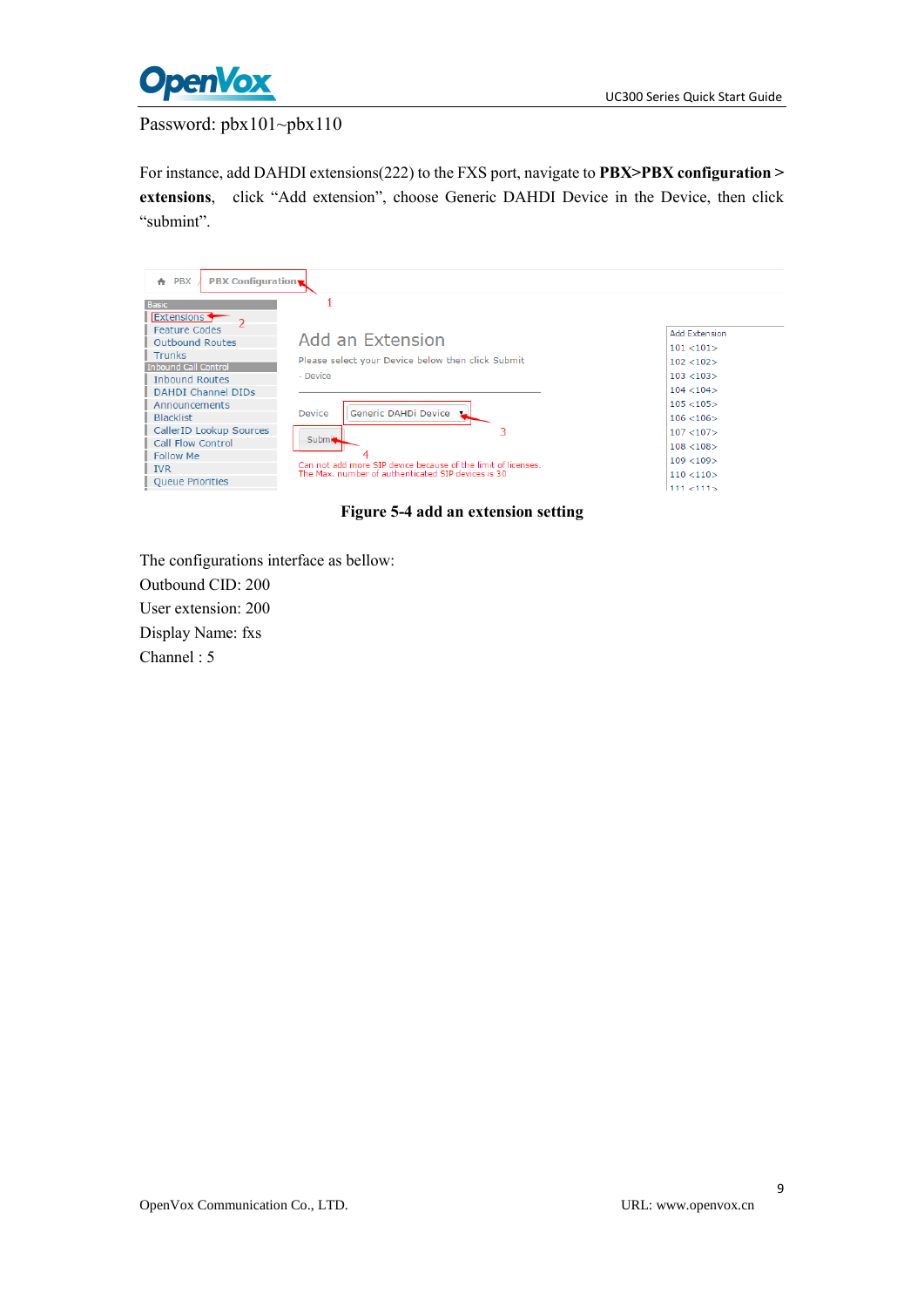

## **Add DAHDI Extension**

- Add Extension

| User Extension <sup>®</sup>             | 200                            | О        |
|-----------------------------------------|--------------------------------|----------|
|                                         |                                |          |
| Display Name <sup>®</sup>               | fxs                            |          |
| CID Num Alias <sup>®</sup>              |                                |          |
| SIP Alias <sup>®</sup>                  |                                |          |
| - Extension Options                     |                                |          |
|                                         |                                |          |
| Outbound CID <sup>®</sup>               | 200                            |          |
| Asterisk Dial Options <sup>®</sup>      | tr                             | Override |
| Ring Time <sup>®</sup>                  | Default $\blacktriangleright$  |          |
| Call Forward Ring Time <sup>®</sup>     | Default $\vert \bullet \vert$  |          |
| Outbound Concurrency Limit <sup>®</sup> | No Limit $\vert \bullet \vert$ |          |
| Call Waiting <sup>®</sup>               | Disable                        |          |
| Internal Auto Answer <sup>®</sup>       | <b>Disable</b>                 |          |
| Call Screening <sup>®</sup>             | <b>Disable</b><br>۰            |          |
| Pinless Dialing <sup>®</sup>            | Disable $\vert \cdot \vert$    |          |
| Emergency CID <sup>®</sup>              |                                |          |
| Queue State Detection <sup>®</sup>      | <b>Use State</b><br>▼          |          |
| - Assigned DID/CID                      |                                |          |
|                                         |                                |          |
| DID Description <sup>®</sup>            |                                |          |
| Add Inbound DID <sup>®</sup>            |                                |          |
| Add Inbound CID <sup>®</sup>            |                                |          |
| - Device Options                        |                                |          |
| This device uses dahdi technology.      |                                |          |
| channel <sup>®</sup>                    | 5                              |          |

#### **Figure 5-5 DAHDI extensions basic setting**

## <span id="page-9-0"></span>**5) Add sip trunk**

Navigate to **PBX>PBX configuration >Trunk,** click "Add SIP Trunk".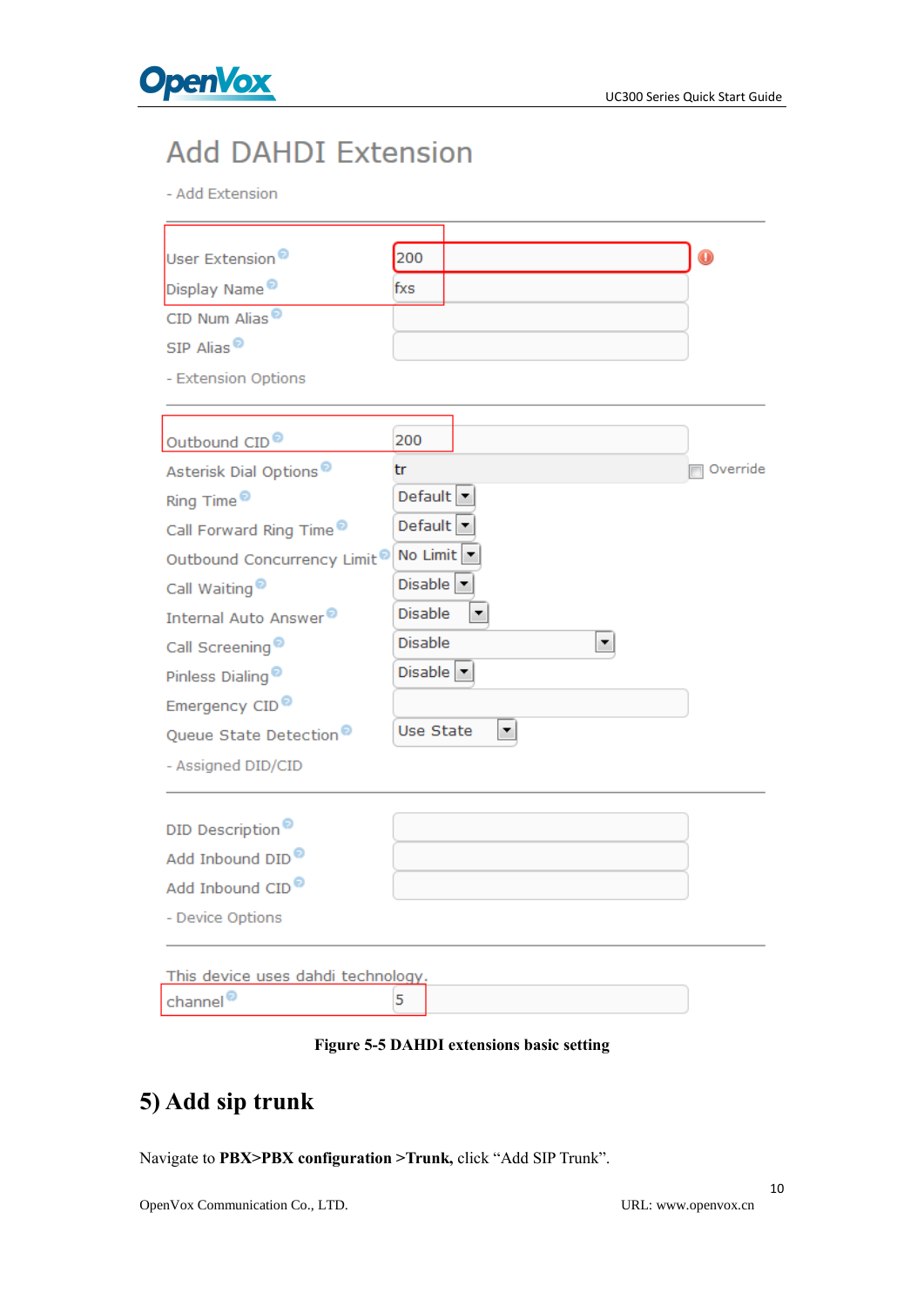

#### **Figure 5-6 Add sip trunk interface**

Enter the following configuration as below, in this case, the IP of service 2 is 172.16.101.2.

|              | host=172.16.101.2   |
|--------------|---------------------|
|              | type=friend         |
|              | context=from-trunk  |
|              | username=8000       |
| <b>UC300</b> | $secret = 8000$     |
|              | qualify=0           |
|              | insecure=very       |
|              | canreinvite=no      |
|              | Fromuser=8000       |
|              | $host=172.16.101.1$ |
|              | type=friend         |
|              | context=from-trunk  |
|              | username=8000       |
| Service 2    | secret=8000         |
|              | qualify= $0$        |
|              | insecure=very       |
|              | canreinvite=no      |
|              | Fromuser=8000       |

#### **Table 5-1 2 service sip connections**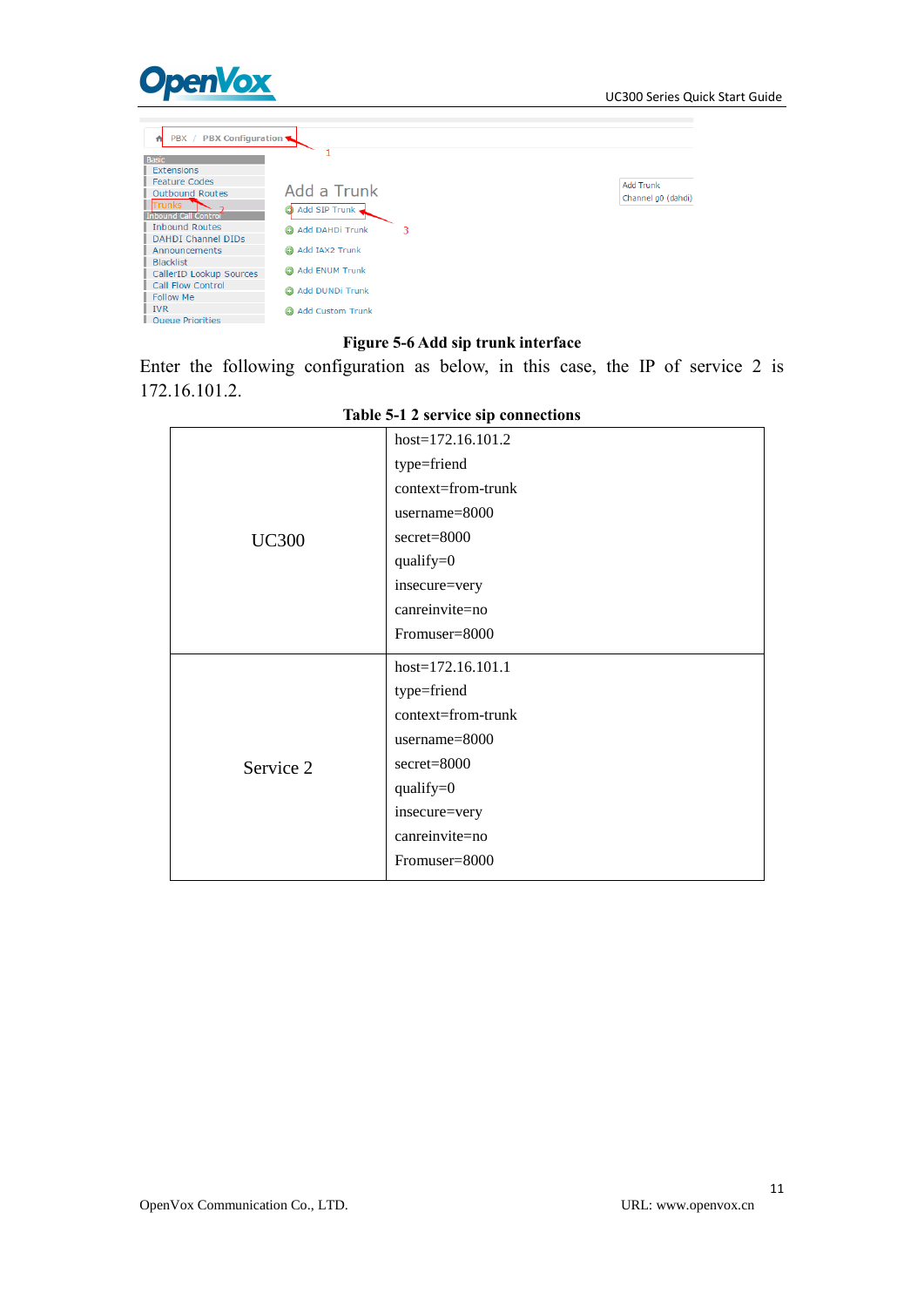

## **Add SIP Trunk**

Add Cha

**General Settings** 

| Trunk Name <sup>®</sup> :                         | 8000                            |
|---------------------------------------------------|---------------------------------|
| Outbound CallerID <sup>®</sup> :                  |                                 |
| CID Options <sup><math>\mathcal{D}</math></sup> : | Allow Any CID                   |
| Maximum Channels <sup>®</sup> :                   |                                 |
| Asterisk Trunk Dial Options <sup>®</sup>          | Override                        |
| Continue if Busy <sup>®</sup> :                   | ∩Check to always try next trunk |
| Disable Trunk <sup>®</sup> :                      | $\bigcap$ Disable               |

Dialed Number Manipulation Rules<sup>®</sup>

| (prepend<br>$+$ prefix                                                                                                                                             | match pattern<br>$\odot$ m |  |
|--------------------------------------------------------------------------------------------------------------------------------------------------------------------|----------------------------|--|
| + Add More Dial Pattern Fields                                                                                                                                     | Clear all Fields           |  |
| Dial Rules Wizards <sup>®</sup> :                                                                                                                                  | (pick one)                 |  |
| Outbound Dial Prefix <sup>9</sup> :                                                                                                                                |                            |  |
| <b>Outgoing Settings</b>                                                                                                                                           |                            |  |
| Trunk Name <sup>®</sup> :<br>PEER Details <sup>®</sup>                                                                                                             | 8000                       |  |
| host=172.16.101.2<br>type=friend<br>context=from-trunk<br>$usename = 8000$<br>$secret = 8000$<br>$quality = 0$<br>insecure=very<br>canreinvite=no<br>Fromuser=8000 |                            |  |
| <b>Incoming Settings</b>                                                                                                                                           |                            |  |
| USER Context <sup>®</sup> :                                                                                                                                        |                            |  |
| USER Details <sup>®</sup> :                                                                                                                                        |                            |  |
| secret=***password***<br>type=user<br>context=from-trunk                                                                                                           |                            |  |

**Figure 5-7 UC300 add sip trunk interface**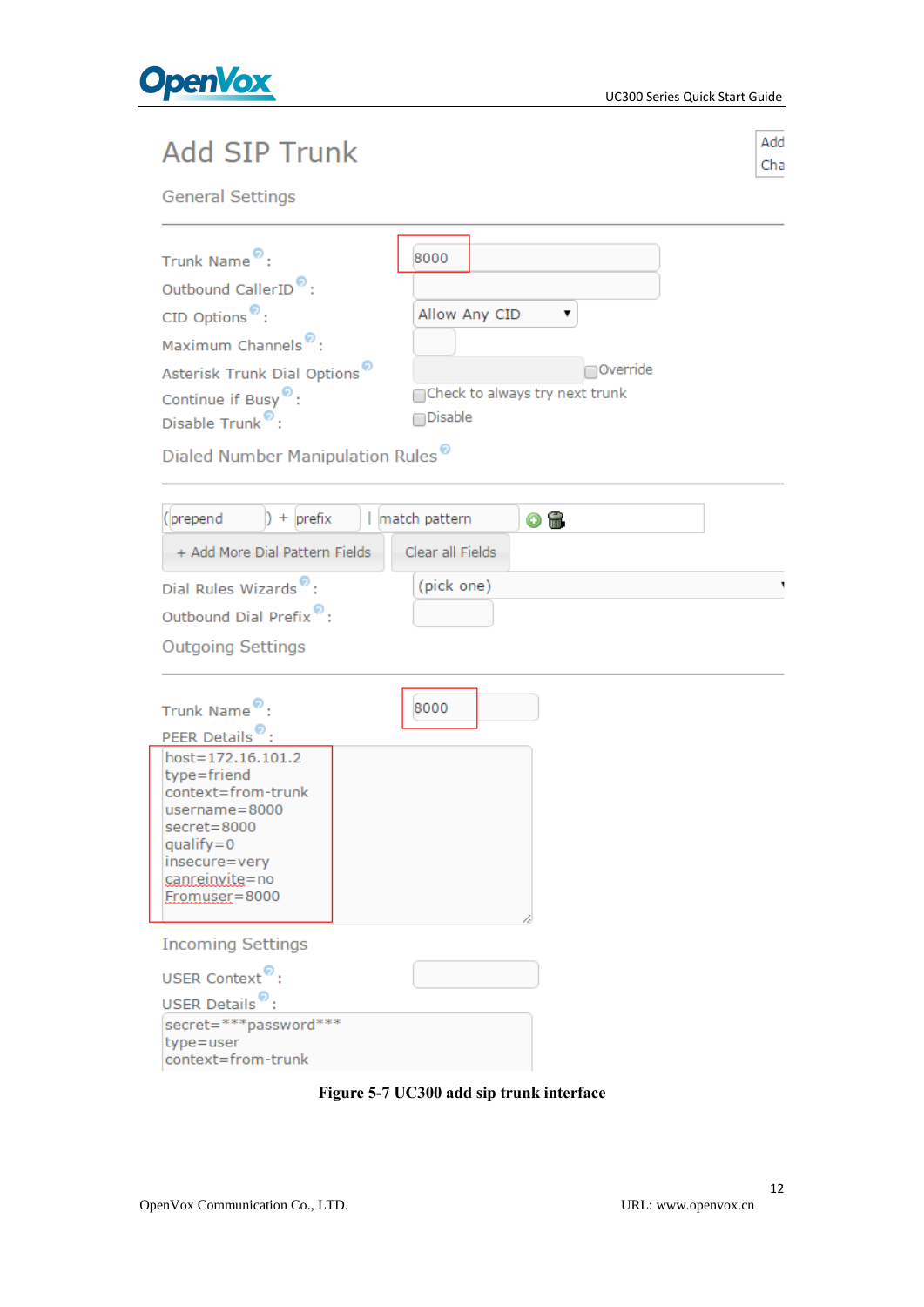

**Add Queue** 

### <span id="page-12-0"></span>**6) Queue**

Navigate to **PBX>PBX configuration >Queue,** adding a queue, static agents are assumed to always be in the extension of queue but not be supposed login the queue, and can't log out of the queue. The dynamic member is an extension or callback number that can log in and out of the queue, you can use the Quick Extension Pick feature set an extension to a static / dynamic agent quickly.

After finish setting, user extensions can dial queue number (600) to join the queue directly. The static members that have been set, such as the 101 extension, you can directly dial the shortcut key (\* 45) to join the queue.



#### **Figure 5-8 Add queue interface**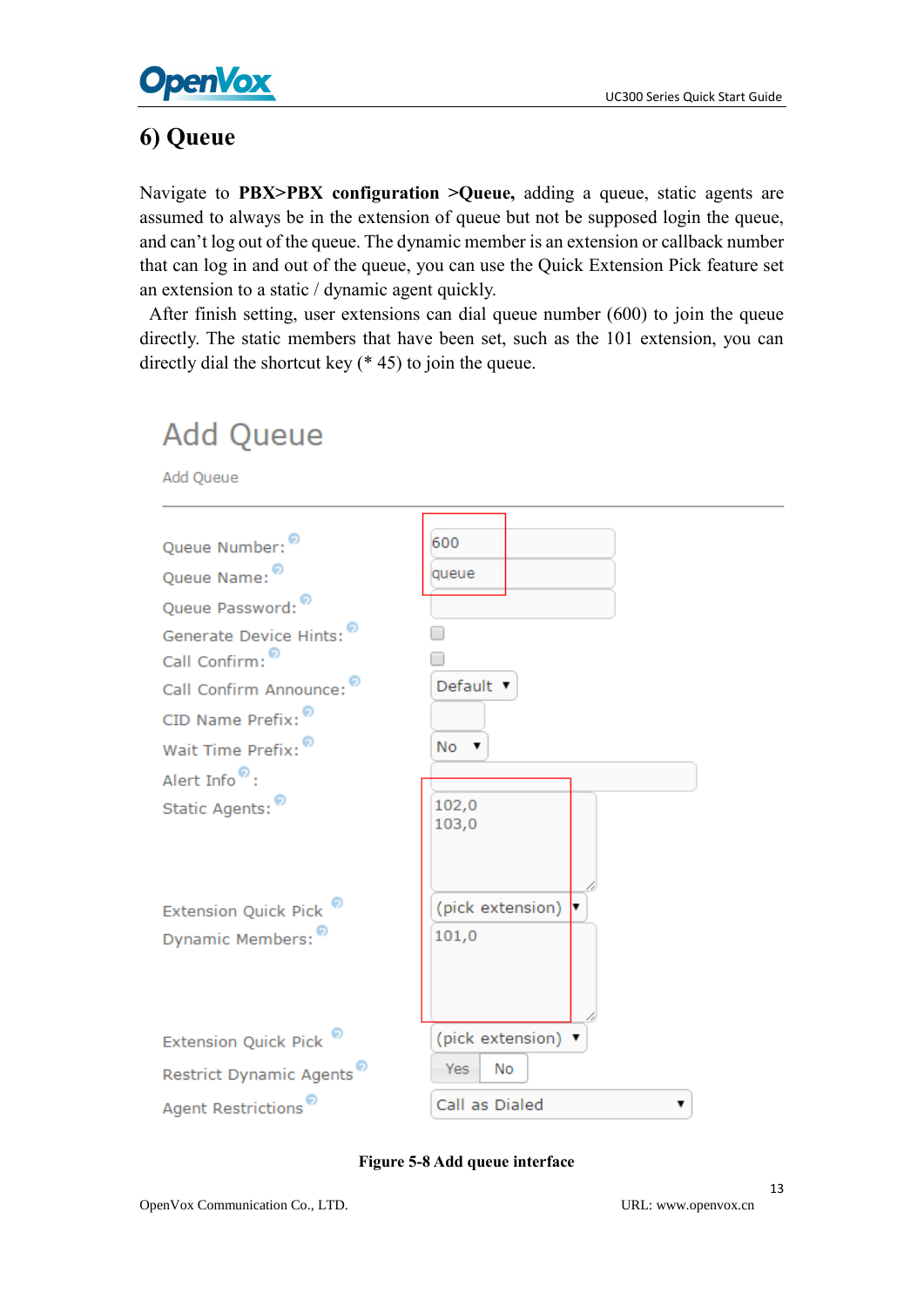

## <span id="page-13-0"></span>**7) Add Conference**

Navigate to **PBX>PBX configuration >Conference,** add a conference, user extensions can dial conference number (700) to join the conference directly.

# **Add Conference**

Add Conference

|                                    | 700                 |
|------------------------------------|---------------------|
| Conference Number:                 | conference          |
| Conference Name:                   |                     |
| User PIN:                          |                     |
| Admin PIN:                         |                     |
| <b>Conference Options</b>          |                     |
| Join Message:                      | None                |
| Leader Wait: <sup>®</sup>          | Nο<br>▼             |
| Talker Optimization: <sup>0</sup>  | N <sub>o</sub><br>v |
| Talker Detection:                  | No.<br>v            |
| Quiet Mode: <sup>19</sup>          | No.<br>7            |
| User Count:                        | No<br>7             |
| User join/leave:                   | <b>No</b><br>7      |
| Music on Hold:                     | No.<br>7            |
| Music on Hold Class:               | inherit<br>۷.       |
| Allow Menu:                        | No.<br>۷.           |
| Record Conference:                 | <b>No</b><br>7      |
| Maximum Participants: <sup>®</sup> | No Limit ▼          |
| Mute on Join:                      | No<br>▼             |
| Submit Changes                     |                     |

#### **Figure 5-9Add conference interface**

## <span id="page-13-1"></span>**8) Add IVR**

Navigate to **PBX>PBX configuration >IVR,** add an IVR.

14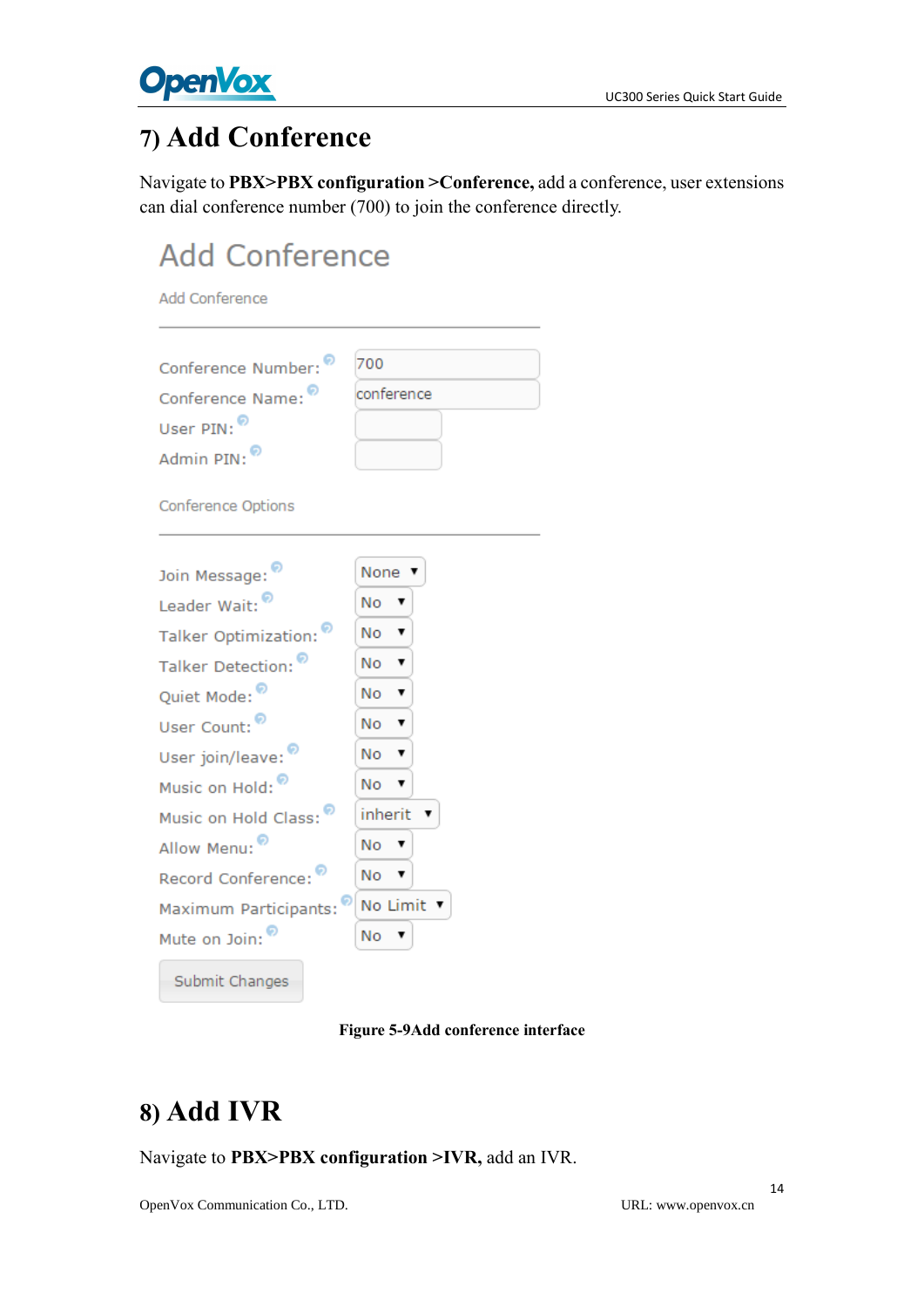



Function Description: Press 1 to go to the fxs extension; press 2 to go to the queue, press 3 to join the meeting. In this setup, hang-up directly on illegal input and timeout input.

**Add IVR** 

| - IVR General Options                       |                    |                                       |
|---------------------------------------------|--------------------|---------------------------------------|
| <b>IVR Name</b>                             |                    | test_ivr                              |
| <b>IVR</b> Description <sup>®</sup>         |                    |                                       |
| - IVR Options (DTMF)                        |                    |                                       |
| Announcement                                |                    | None v                                |
| Direct Dial <sup>®</sup>                    |                    | <b>Disabled</b>                       |
| Timeout <sup>®</sup>                        |                    | 10                                    |
| Invalid Retries <sup>®</sup>                |                    | 3                                     |
| Invalid Retry Recording                     |                    | Default ▼                             |
| Append Announcement on Invalid <sup>®</sup> |                    |                                       |
| Return on Invalid <sup>®</sup>              |                    |                                       |
| Invalid Recording <sup>®</sup>              |                    | Default ▼                             |
| Invalid Destination <sup>®</sup>            |                    | <b>Terminate Call</b><br>۷<br>Hangup  |
| Timeout Retries <sup>®</sup>                |                    | 3                                     |
| Timeout Retry Recording <sup>®</sup>        |                    | Default v                             |
| Append Announcement on Timeout <sup>9</sup> |                    |                                       |
| Return on Timeout <sup>®</sup>              |                    |                                       |
| Timeout Recording <sup>6</sup>              |                    | Default v                             |
| <b>Timeout Destination</b>                  |                    | <b>Terminate Call</b><br>۰.<br>Hangup |
| Return to IVR after VM                      |                    |                                       |
| - IVR Entries                               |                    |                                       |
|                                             |                    |                                       |
| Ext                                         | <b>Destination</b> | Return <sup>o</sup> Delete            |
| 1                                           | Extensions         | ဓ<br>$<$ 1002> 1002<br>m.             |
| 2                                           | Queues             | ၐ<br>命<br>queue $<600>$<br>۷          |
| 3                                           | Conferences        | ၐ<br>命<br>conference <700><br>۷       |

**Figure 5-10 Add IVR interface**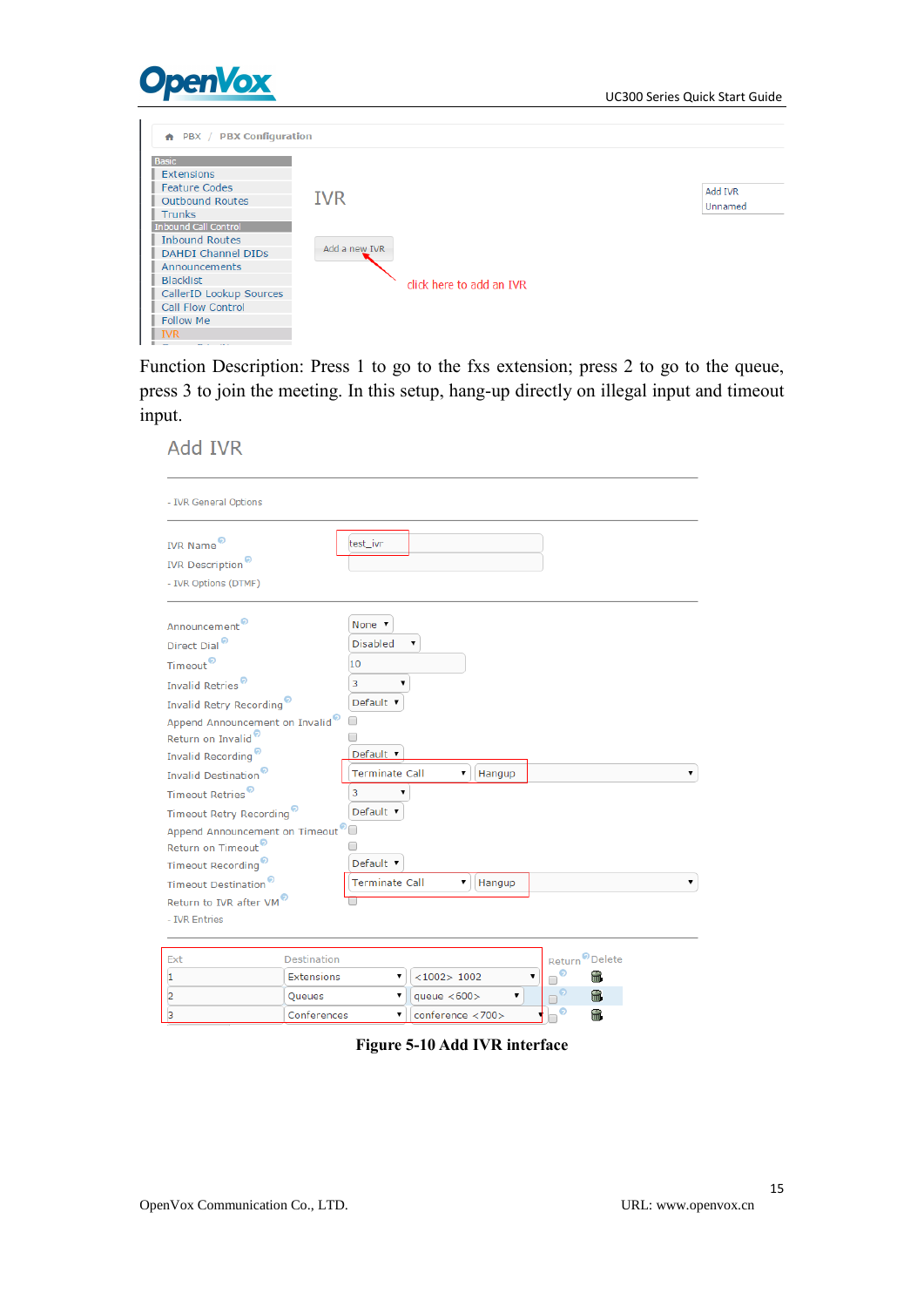

## <span id="page-15-0"></span>**9) Outbound Routes**

UC300 has set a outbound route begin with 9, which by FXO outbound.

| Dial Patterns that will use this Route                                                                                                                     |
|------------------------------------------------------------------------------------------------------------------------------------------------------------|
| $+$  9<br>۱T.<br>ÚШ<br>+ Add More Dial Pattern Fields<br>Dial patterns wizards <sup>®</sup> : (pick one)<br>Trunk Sequence for Matched Routes <sup>®</sup> |
|                                                                                                                                                            |
| 0<br>DAHDI/g0 ▼                                                                                                                                            |
| Optional Destination on Congestion <sup>®</sup>                                                                                                            |
| Normal Congestion<br>▼                                                                                                                                     |
| Submit Changes<br>Duplicate Route                                                                                                                          |

#### **Figure 5-11 Outbound Route interface**

Similarly, you can also create a new outbound begin with 8, to call to the sip trunk. Put"." to the match pattern is recommended.

16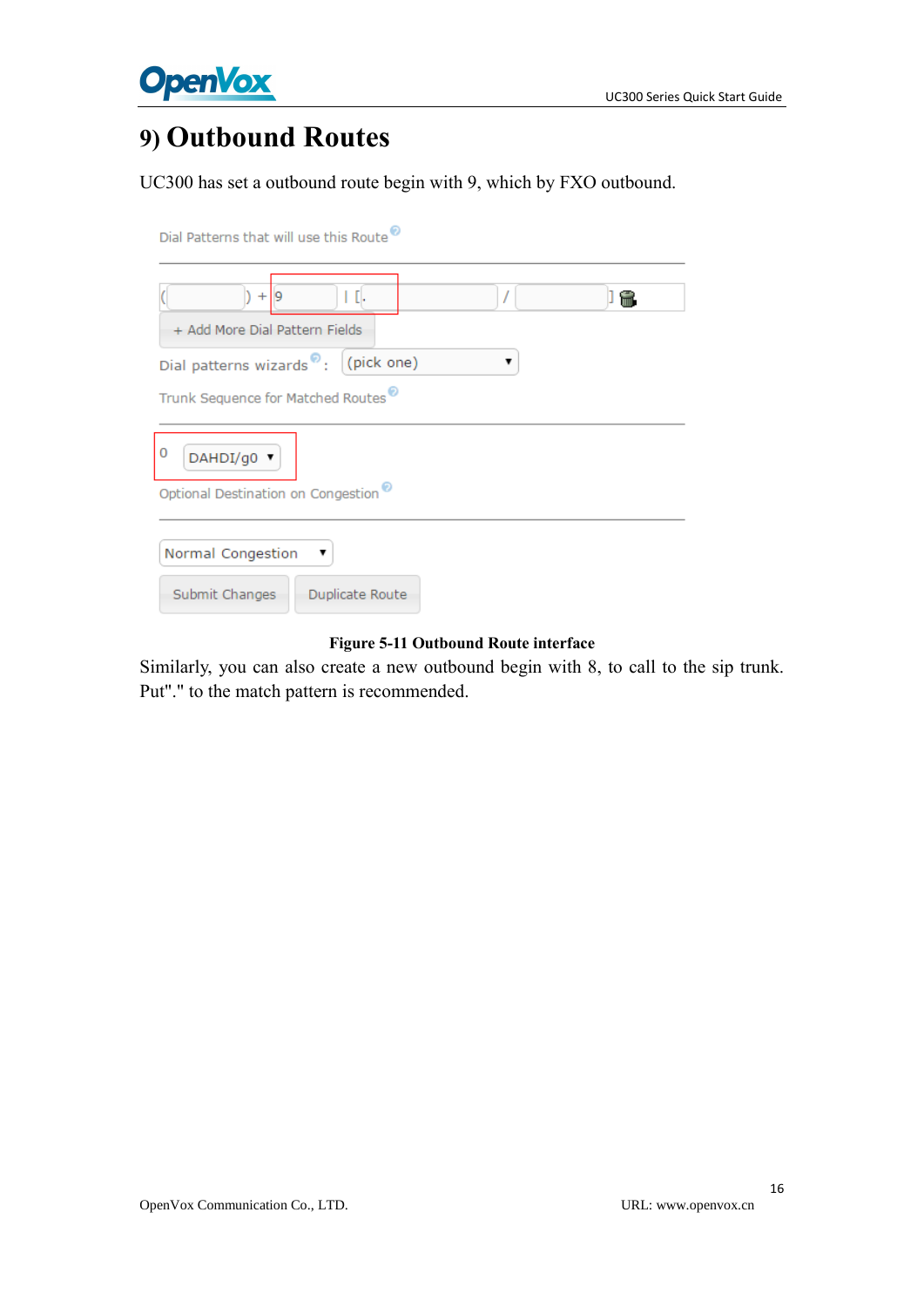

| Route Name <sup>®</sup> :                       | 8_sip_trunk                     |  |
|-------------------------------------------------|---------------------------------|--|
| Route CID: <sup>®</sup>                         | Override Extension <sup>®</sup> |  |
| Route Password:                                 |                                 |  |
| Route Type:                                     | Emergency 1ntra-Company         |  |
| Music On Hold? <sup>®</sup>                     | default v                       |  |
| Time Group: <sup>9</sup>                        | ---Permanent Route---           |  |
| Route Position <sup>®</sup>                     | Last after 9_outside            |  |
| <b>Additional Settings</b>                      |                                 |  |
|                                                 |                                 |  |
| Call Recording <sup>®</sup> :                   | Allow<br>▼                      |  |
| PIN Set <sup>o</sup> :                          | None v                          |  |
| Dial Patterns that will use this Route          |                                 |  |
|                                                 |                                 |  |
|                                                 |                                 |  |
| 8                                               | ۱ū.<br>T<br>] 命                 |  |
| + Add More Dial Pattern Fields                  |                                 |  |
| Dial patterns wizards <sup>®</sup> : (pick one) |                                 |  |
| Trunk Sequence for Matched Routes               |                                 |  |
|                                                 |                                 |  |
| 800                                             |                                 |  |
| Optional Destination on Congestion <sup>6</sup> |                                 |  |
|                                                 |                                 |  |

**Figure 5-12 Outbound Route interface**

## <span id="page-16-0"></span>**10) Inbound Routes**

The incoming calls to the UC300 system, connects to distance, which can be chosen by yourself. A typical example is that you can set all of the incoming calls on an FXO or FXS port on your UC300 to a specific extension, ring group, voicemail, etc. Other routes that are not specifically configured can use the global incoming route for incoming control.

The following figure shows how an incoming call can be routed to the IVR and transferred to the appropriate destination via the IVR (press1 go to the FXS analog trunk; press 2 go to the queue; press 3 go to the conference).